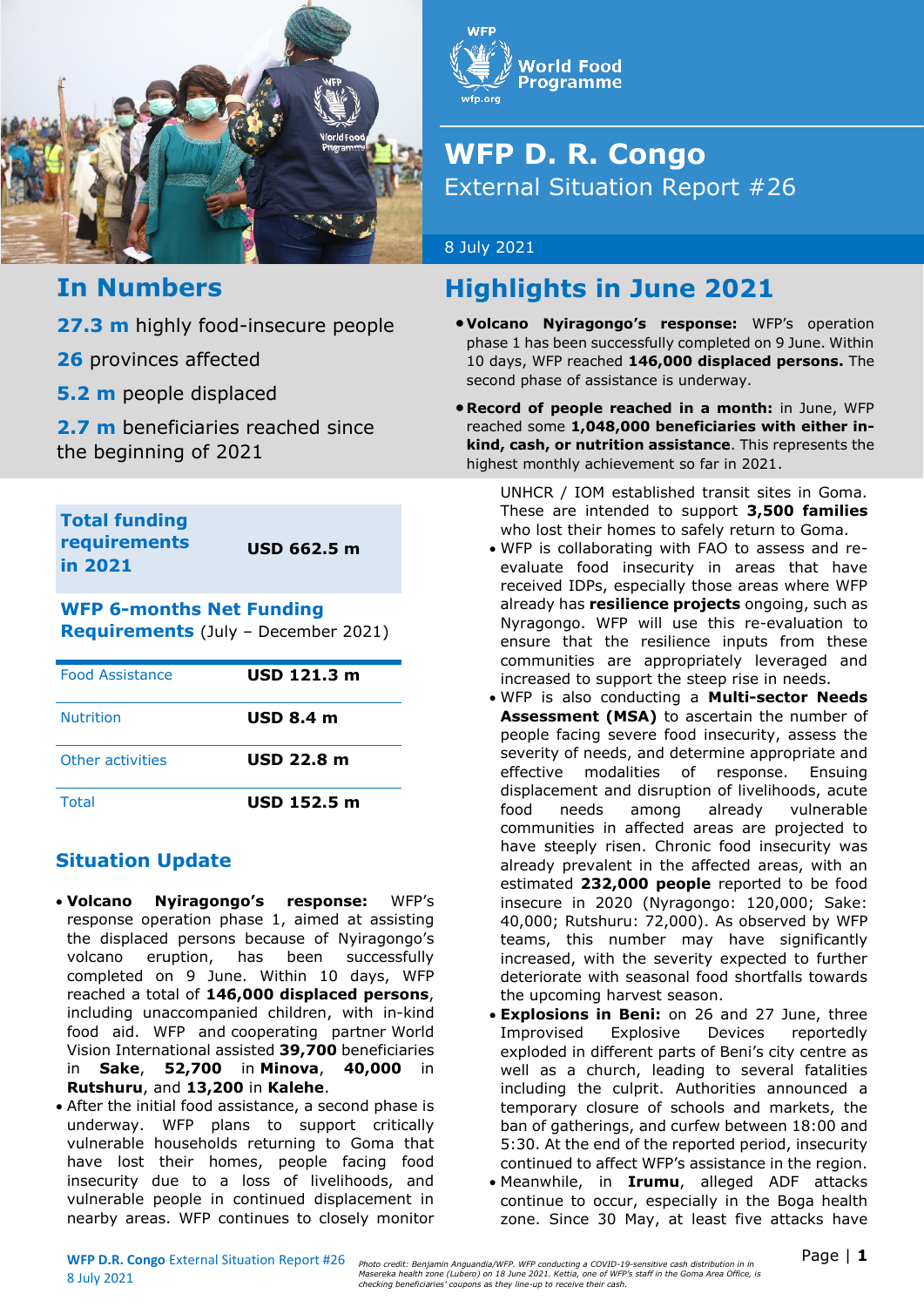been reported, resulting in at least 100 individuals killed and dozens abducted (including IDPs in Tchabi). Insecurity in this area remains high, with several INGOs withdrawing from the field. WFP's assistance has been affected by recurrent humanitarian access challenges; since July 2020, WFP has reached over **200,000 people** in Irumu with either in-kind or specialized nutrition aid.

• **COVID-19 pandemic:** DRC's situation continues to worsen since the Ministry of Health announced a third wave of COVID-19 on 3 June. The number of active cases jumped from 2,000 to 10,000 from 14 to 20 June. As of 27 June, the number of confirmed COVID-19 cases in DRC was **40,439** and **916** deaths. The main province affected was Kinshasa with **29,453** positive cases. **51,427** people had been vaccinated as of 27 June.

### **WFP Response**

• Under the Country Strategic Plan 2021-2024, WFP continues with its large-scale assistance, targeting **8.7 million people** with food and nutrition assistance throughout 2021.

# **Food and Nutrition Assistance**

- **Overview:** in June, WFP reached some **1,048,000 beneficiaries with either in-kind, cash, or nutrition assistance**. This represents the highest monthly achievement so far in 2021, **15,000 more than the 1,033,000 people assisted in May 2021**. This figure does not include the volcano Nyiragongo beneficiaries, which are counted separately since they were not previously part of WFP's implementation plan.
- **Tanganyika:** WFP reached **51,000** beneficiaries with cash assistance in June. Despite the logistical challenges, nutrition and general food distributions combined reached over **203,000** people in June.
- **Kasai central and Kasai oriental:** the WFP office in Kananga reached **52,000** beneficiaries in June with cash assistance. In June, **38,000 people received in-kind food aid**. These included a carry forward of some delayed distributions from May caused by transportation issues. **13,000 children and mothers received Moderate Acute Malnutrition (MAM) prevention and treatment aid**.
- **Kasai:** in June, WFP assisted **56,000 vulnerable people assisted with in-kind** food assistance. Cash distributions in Kamonia for the fourth and final cycle started on 28 June following a review that led to stricter barrier measures on COVID-19. The Tshikapa office has been temporarily closed due to the identification of a high number of positive cases among staff members.
- **Ituri:** the Bunia office completed general food distributions on 27 June, reaching **110,000 people.** Meanwhile, cash distributions reached **61,000 IDPs and refugees** with two months' assistance. At the end of the reported period, cash distributions were ongoing at Biringi refugee

camp. WFP had its first experience with Mobile Money Transfers in Ituri, with successful results.

- **North Kivu:** in June, WFP reached an estimated **121,000 people** through general food distributions. Another **123,000 beneficiaries received cash assistance**, while **29,000 children and mothers** received nutrition aid for MAM prevention and treatment. In Masisi, raising fears of confrontation have prevented WFP from providing in-kind food assistance in the area. Consequently, **10,500 displaced**, including vulnerable food insecure families, could not be assisted in Nyabiondo during the month of June.
- **South Kivu:** WFP reached **71,000 children** aged 6-59 months and pregnant and lactating women in June with treatment of MAM activities. Meanwhile, WFP assisted **58,000** people with **inkind food distributions** in the same month.
- **N'sele project:** on 28 June, WFP FAO UNICEF conducted a joint donor mission to the N'sele project. Participants included the Netherlands, Belgium, Norway, Germany, the UK, and the World Bank. The mission visited three different places in both rural and urban communities. Participants had the chance to interact with beneficiaries who shared their stories on the importance of cash assistance and how they managed to set up small businesses. Links were made to the second and third phase of the project as well by visiting a farm and building on possible future resilience projects that could take place.

### **Resilience and School feeding**

- In June, **the Joint Programme Excellence and Targeting Hub facilitated a WFP, UNHCR, FAO technical livelihoods and resilience mission in DRC**. It aimed at operationalizing interagency commitments in the ongoing Resilience Programmes, funded by the Swedish International Development Cooperation Agency (SIDA); and supporting a coordinated resilience response to the new refugee influx, including programmatic details and coordination mechanisms.
- The mission focused on enhancing partnership at field level, involving UN partners and other stakeholders like the Territorial Administration and NGOs in resilience and livelihoods activities. Refugees and host communities have also been consulted to ensure their inclusion in the participatory planning of the livelihoods and resilience activities in the Ubangi Provinces.
- Since 2020, the Joint UNHCR-WFP Programme Excellence and Targeting Hub has been supporting WFP and UNHCR Country Offices to develop a common understanding of the food and socio-economic needs of the Burundian, Central African Republic and South Sudanese refugee populations in DRC to target assistance, and jointly support refugee selfreliance based on strong community engagement in livelihoods' planning and implementation and assistance programming.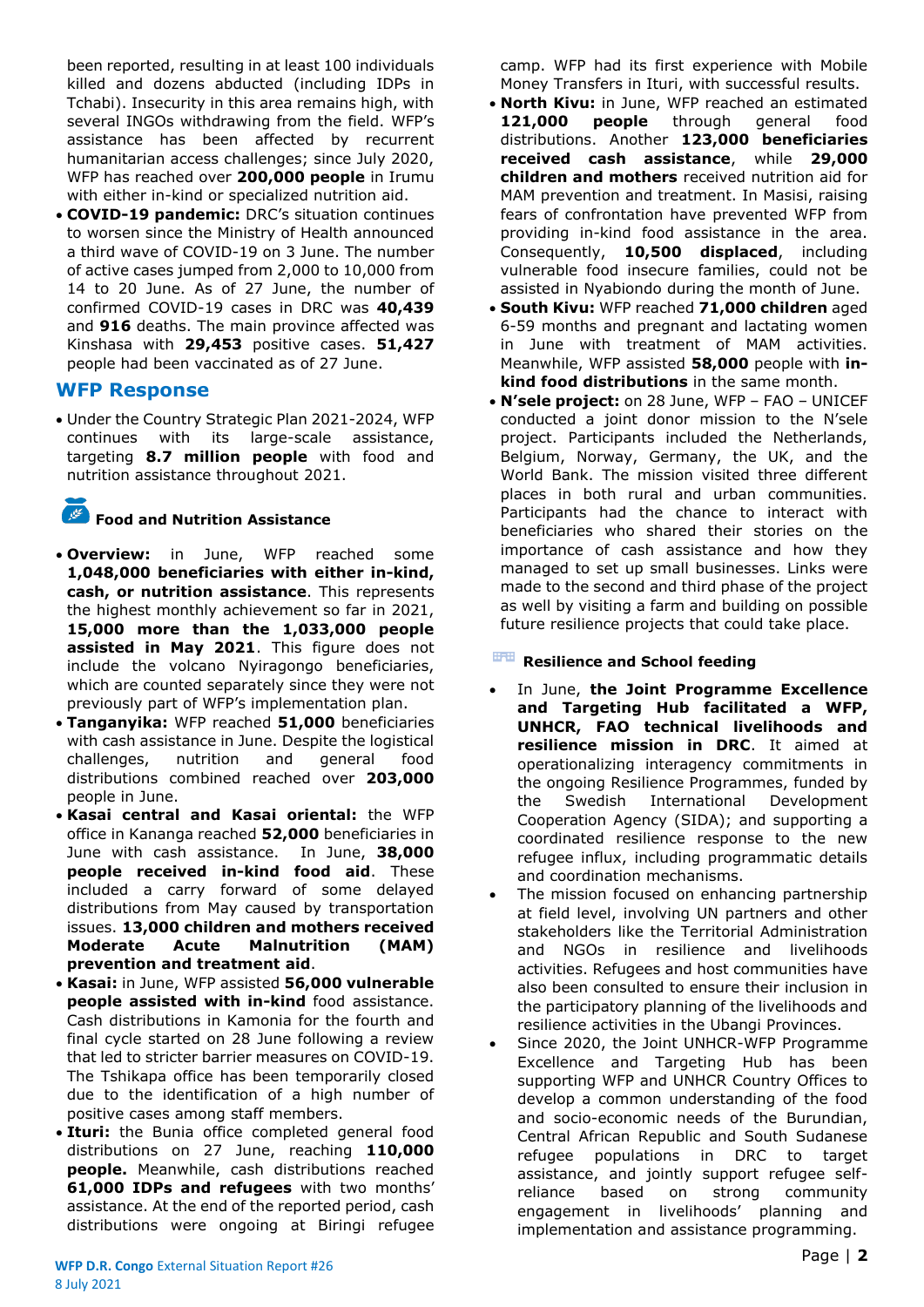Between 22 and 24 June, WFP's Country Director and its school feeding specialists attended the **DRC's school feeding workshop.** Organized by the Education Minister, the event had representatives from the Health Ministry and high-level officials from the Education Ministry Administration. In the event, participants revised the SABER workplan, discussing topics such as: DRC's National Strategy Preparation; the Law that will define its implementation structure and coordination body, and the inclusion of school feeding in schools' management units. Participants assigned working groups to refine a national school feeding situational analysis that will inform a 3-year plan.

### **Supply Chain**

- **New logistics hub: WFP is setting up a new logistics hub in Mahagi, on the Ugandan border near Bunia.** With a capacity of 1,400 MT, it aims to improve timely delivery of in-kind food commodities to beneficiaries in Djugu, Mahagi, and Faradje. Supplying via Bunia has been challenging due to access constraints.
- **New supply corridor inaugurated:** WFP's new supply corridor via Pointe Noire corridor is now officially operational. In June, the port in Kinshasa received the first containers of oil and Maize Meal, which were immediately re-dispatched to Tshikapa and Kananga.
- **Food quality incident: WFP has reached an agreement with supplier Agro Business to replace a batch of 795 MT of Maize Meal,**  which had been put on hold as the taste is different from the one beneficiaries are used to. Nevertheless, WFP emphasizes that tests conducted by the Office Congolais de Control (OCC), mandatory superintendent in DRC, confirmed the food's satisfactory quality.

### **Communications**

- **New article published on WFP's website:** CO published a story on ["How DRC's Nyiragongo](https://eur03.safelinks.protection.outlook.com/?url=https%3A%2F%2Fwww.wfp.org%2Fstories%2Fhow-drcs-nyiragongo-volcano-displaced-thousands&data=04%7C01%7Cleonardo.dasilveira%40wfp.org%7Cba34cd26cfcc49ed919a08d9349b0f6b%7C462ad9aed7d94206b87471b1e079776f%7C0%7C0%7C637598662838926220%7CUnknown%7CTWFpbGZsb3d8eyJWIjoiMC4wLjAwMDAiLCJQIjoiV2luMzIiLCJBTiI6Ik1haWwiLCJXVCI6Mn0%3D%7C1000&sdata=6RyErELn3s8%2FWKwiI7e2kxT8JrYVHatocNttb5f%2BekY%3D&reserved=0)  [volcano displaced thousands](https://eur03.safelinks.protection.outlook.com/?url=https%3A%2F%2Fwww.wfp.org%2Fstories%2Fhow-drcs-nyiragongo-volcano-displaced-thousands&data=04%7C01%7Cleonardo.dasilveira%40wfp.org%7Cba34cd26cfcc49ed919a08d9349b0f6b%7C462ad9aed7d94206b87471b1e079776f%7C0%7C0%7C637598662838926220%7CUnknown%7CTWFpbGZsb3d8eyJWIjoiMC4wLjAwMDAiLCJQIjoiV2luMzIiLCJBTiI6Ik1haWwiLCJXVCI6Mn0%3D%7C1000&sdata=6RyErELn3s8%2FWKwiI7e2kxT8JrYVHatocNttb5f%2BekY%3D&reserved=0)". The story, written by one of WFP's staff deployed to support the Nyiragongo volcano response and subsequent Goma crisis, showcases WFP's response.
- **New video published on WFP's Youtube**  channel: WFP DRC produced a **video** showcasing one of its literacy training resilience projects implement in Eastern DRC.

# **Clusters and Common Services**



# **Food Security Cluster (FSC)**

• **DRC is currently the world's largest hunger crisis.** An upward trend in the number of people who face severe acute food insecurity (IPC Crisis Phase 3 and IPC Emergency Phase 4) has been observed since 2016. While in 2017 7.7 million people in DRC were food insecure, the number has reached 27.3 million people in 2021 according to the 19<sup>th</sup> IPC. As food insecurity continues to grow drastically, the FSC must adjust its capacity to meet this extraordinary need for a coordinated response. To do it, the FSC will in the next months:

- o Undertake a global and national advocacy to better communicate DRC's dire food security situation and mobilize a coalition of influential stakeholders to support communication, advocacy, and resource mobilization efforts;
- o Conduct IPC 20 Process, which is critical for the humanitarian planning cycle;
- o Provide leadership to ensure that the food security situation is well captured in the Humanitarian planning Cycle with HNO, then HRP;
- o Contribute to and influence on CERF's and DRC Humanitarian fund's 2021 funding allocation;
- o Support the resource mobilization efforts and technically contribute to the second Chronic IPC study in DRC (co-led by the World Bank, FAO, and WFP), and
- o Engage in a large conversation with donors and food security stakeholders on new orientations and guideline on rations' size based on IPC data.

### **Logistics Cluster**

• The Logistics Cluster produces regular information management products, aiming to provide the humanitarian community with timely and accurate information to support operational decision-making. The latest products, including maps, advocacies and alerts on physical access constraints and air routes can be viewed [here.](https://logcluster.org/ops/drc)

### **Bilateral Services Provision (BSP)**

- WFP BSP has signed **28 Service Level Agreements** in 2021 thus far with various partners (UN Agencies, NGOs, and Cooperation Agencies). This is a significant increase of signed agreements compared to last year (21). This growth reflects the critical role BSP continues to play as a Supply Chain & Logistics partner in enabling the delivery of services.
- Throughout June, **WFP Service Provision has continued to build its capacity in Temperature Sensitive Logistics (TSL)** to meet the rising demand for this service with the COVID-19 pandemic. BSP remains able to cover such demands if and when partners request.

## **UN Humanitarian Air Service**

• **Regular and special flights**: during the month of June, **3,776** passengers and **79.45** tons of essential light cargo were transported through